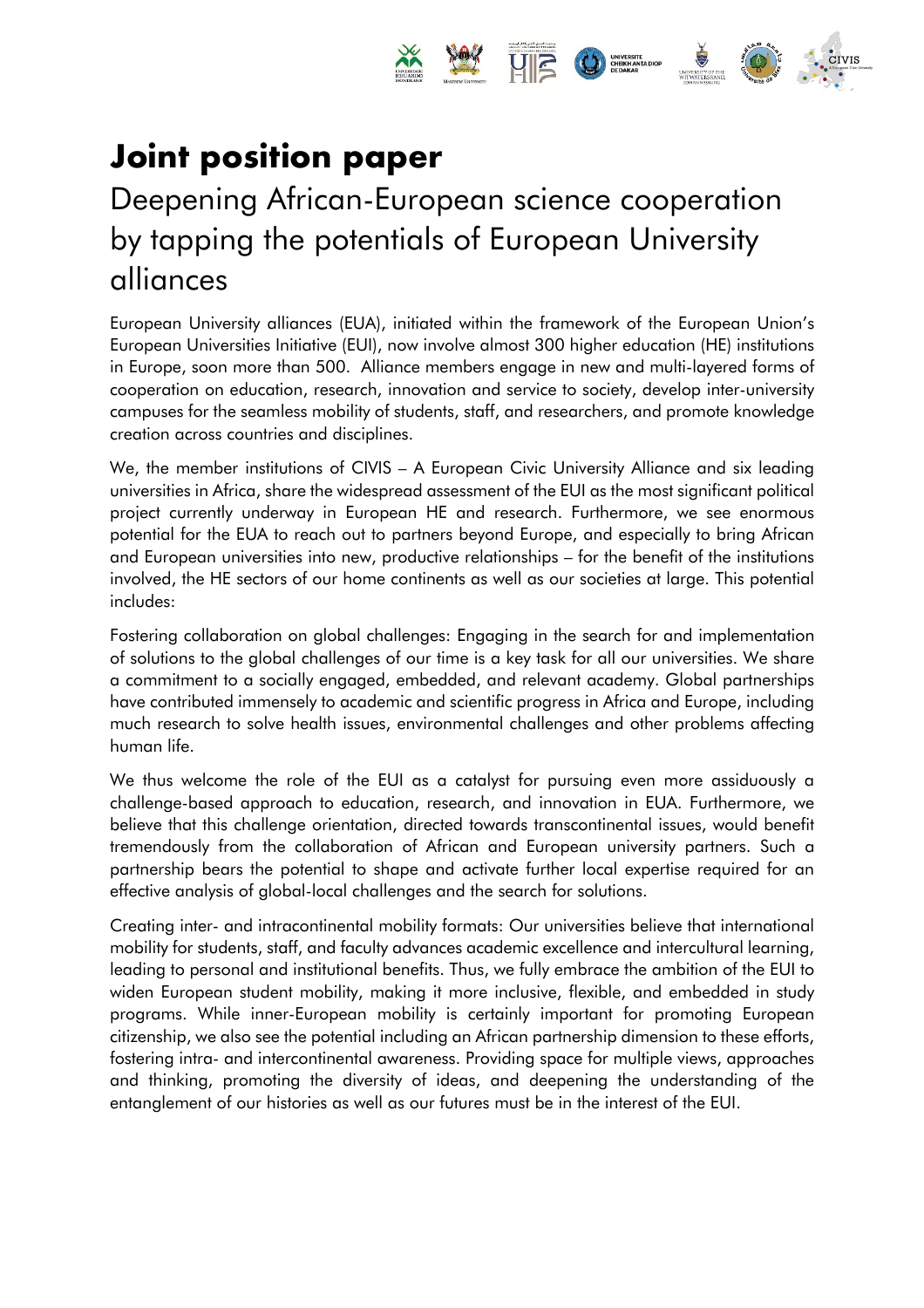

Equitable research partnerships between Europe and Africa: We support the recent agreement between the European Union (EU) and African Union (AU) on the EU-AU Innovation Agenda, pledging to develop sustainable and mutually beneficial partnerships in higher education, research and innovation. University partnerships have also become powerful vehicles for promoting civic and democratic engagement, cultivating international economic development and fostering teacher and school system improvement, among other aims.

In this context, we see two important roles for EUA and African universities. First, our longstanding and manifold international collaborations have taught us that equity, trust, transparency, and mutual respect for the needs and interests of partners are the key to their success and sustainability. EUA and African partners committed to these principles can inform HE policy debates within the EU by contributing this important perspective and related experiences.

Second, since the EUI is the flagship initiative of the European Education Area and European Research Area, partnerships between EUAs and African universities provide an excellent opportunity to include the development of African HE and policy-making in this process. Crucial aspects in this regard are, for instance, combining the EU's efforts to further increase its international attractiveness as an international study and research destination with investments in circulatory mobility and the strengthening of research capacities at African HE partners for promoting 'brain stay' instead of 'brain drain'. The objectives associated with a legal statute for HE institutions – e.g., pooling resources, collaborating on proposals for new sources of funding, forming deeper, long-term, and flexible transnational cooperation, more easily sharing capacities and access to specialized equipment, exchanging staff and implementing joint programmes – are not only shared by members of EUA but apply to international partnerships between African and European institutions as well.

Considering these potentials for multilateral collaboration between the members of an EUA and African universities:

- We affirm our initiative to adopt Strategic Partnership Agreements between CIVIS A European Civic University Alliance and six distinguished African universities. These lay the groundwork for our close collaboration in research and education, focusing on societal challenges, inclusive mobility, and institutional development.
- We encourage other European University alliances not yet involved in global partnerships to explore the option of reaching out to partners beyond Europe and, if useful, to learn from the experiences of EUA such as CIVIS.
- We welcome other African universities to take note of the European University Initiative and explore potentials for collaboration with European University Alliances.
- We propose to EU funding and policy-making institutions to facilitate the collaboration between EUA and their global partners by making possible the inclusion of the latter in funding instruments, e.g., in Erasmus+ and Horizon Europe.

## **Adopted in Marseille, 11 March 2022**

### **By representatives of the CIVIS member universities and six strategic partner universities**